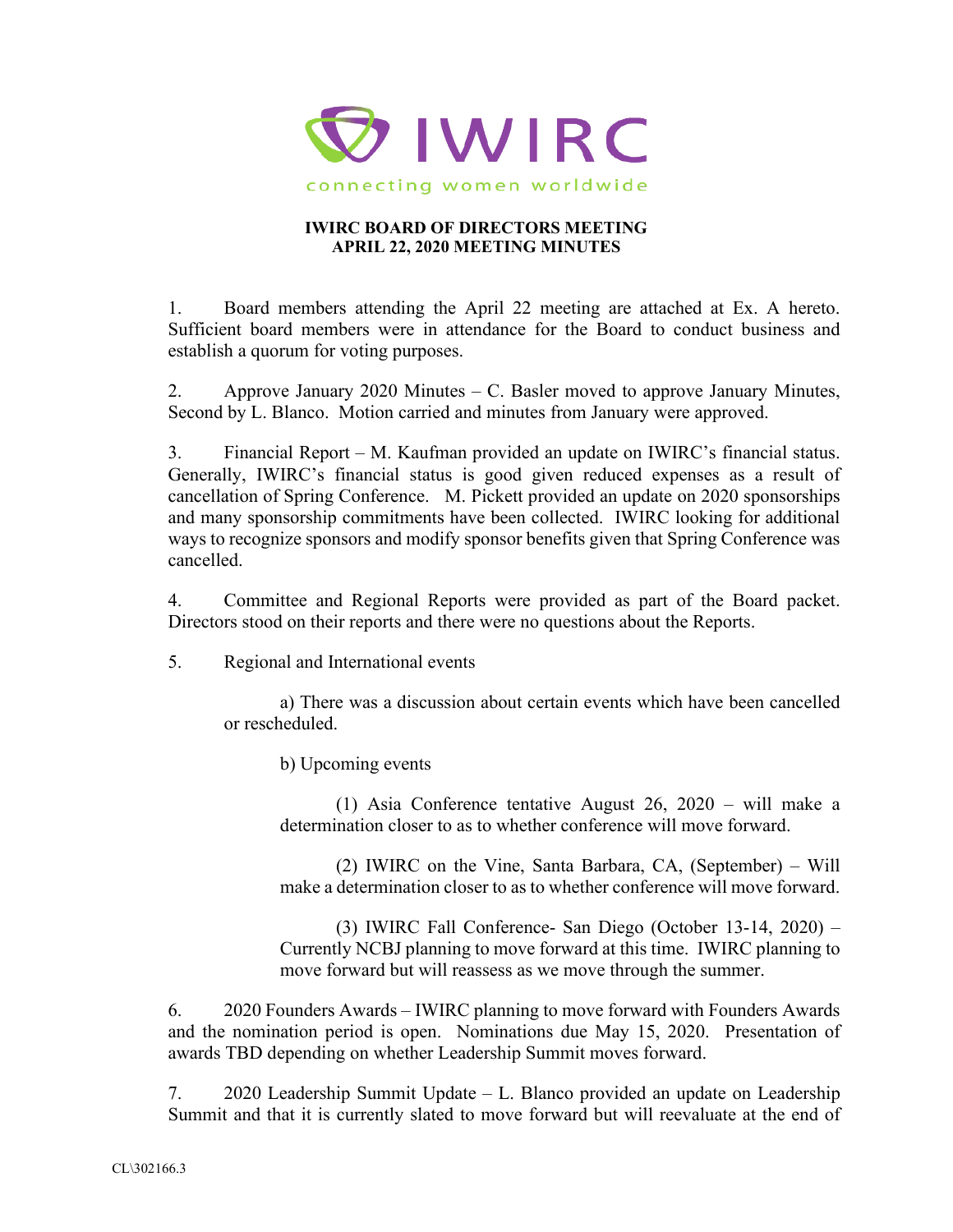May. E-Board will wait until a final decision is made to select applicant spots for Leadership Summit.

8. International Networks - L. McKelvey provided an update on the status of possible new networks and IWIRC expansion efforts. Ireland is a possibility as is Korea however this is on hold for the time being. There were also events planned in South Africa which were cancelled as a result of COVID.

9. Domestic Networks – V. Peo provided an update on domestic networks and reported that the Network Committee will be meeting in the coming weeks to re-evaluate given that their last meeting was in January.

10. Annual Network Reports – M. Pickett provided a reminder about Annual Network Reports. While most Networks have submitted reports, there are a few missing reports which are necessary in order to receive IWIRC rebate in June.

11. Membership Policy Amendment re deferral – M. Pickett provided an update on the membership deferral policy which has been well-received. An application is required to apply for deferment and to date, one request has been received.

12. COVID – 19 – The Board had a discussion about programming and support of Networks during the time of COVID-19.

> a) Virtual Programming – The Board had a discussion about how to address COVID -19 and still provide valuable virtual programming to our members. The Programming Committee Chairs provided an update on their efforts to transition from Spring Meeting into virtual programming and the #IWIRCATHOME 5-week wellness series. The 5 week wellness series runs through May 12<sup>th.</sup> Additionally, on Thursday, April 23<sup>rd</sup>, there will be a virtual cocktail party (in lieu of Spring Meeting dinner). The Programming Committee is also working on phase 2 of virtual programming and additional virtual substantive content to bring to members. May  $7<sup>th</sup>$  and May  $21<sup>st</sup>$  are blocked off for more substantive programming. The May  $7<sup>th</sup>$  panel would be 4 or 5 member panel (from different regions) about business development during the time of COVID.

> The Membership Committee is also looking for ways to support our members and address concerns of members during this time – various topics for social calls (coffee hour, happy hour) to connect people in a more social setting (regional calls, solos, not in your own home, with kids all day, etc.)

> The Network Committee Chairs will be used to make sure Networks of all sizes and any location are supported and that members feel comfortable participating in events and that no networks fall through the cracks.

> The Board had a general discussion about ideas and other ways to support our members and networks and keep members connected.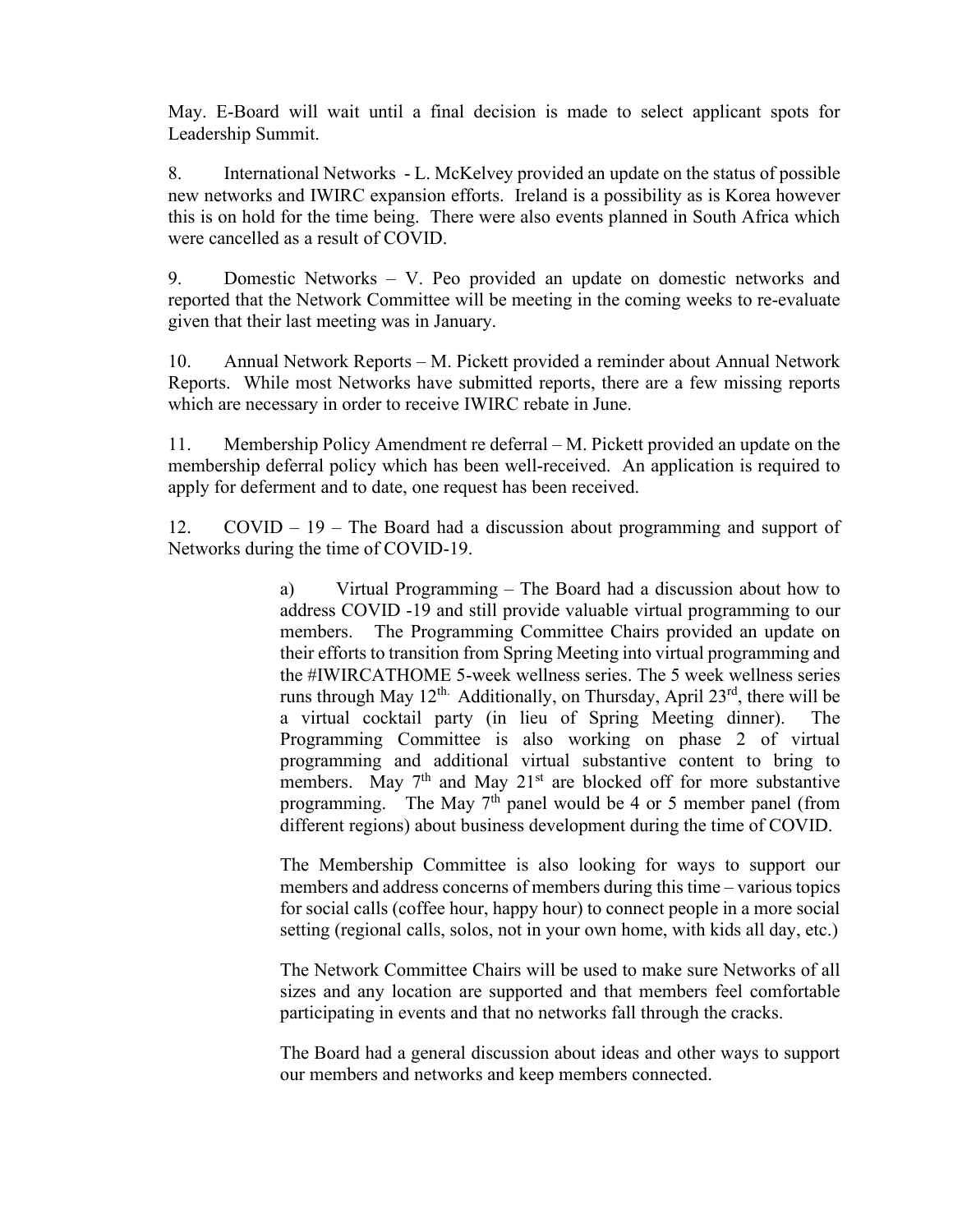13. E Board Retreat – M. Pickett provided an update on the E-Board retreat and the four topics we addressed which included (i) Advisory Council; (ii) succession planning; (iii) support for international networks; and (iv) partnerships with other organizations

14. Advisory Council

a) Proposed Structure and policy – L. Blanco and J. Kimble provided an update on the Advisory Council policy. The Board had a discussion about the proposed policy and addressed question. L. Blanco moved to approve to approve the policy and the Bylaws modification. K. Fellowes seconded the motion. The Motion carried and the Advisory Council was approved by the Board..

## Other Business

- CC Schnapp called for communications information for press releases and other tips/ tricks for working from home, what you've enjoyed about the experience, or otherwise – send email to  $n = \frac{\text{new}}{\text{new}}$  or directly to CC.

## **Documents Circulated to Board in advance of meeting:**

- 1. Minutes to January meeting
- 2. March 2020 financial results
- 3. Sponsorship update
- 4. Membership report
- 5. Proposed Advisory Council Policy and Structure
- 6. Proposed resolution for amendment to Bylaws
- 7. Deferred Membership Dues Policy